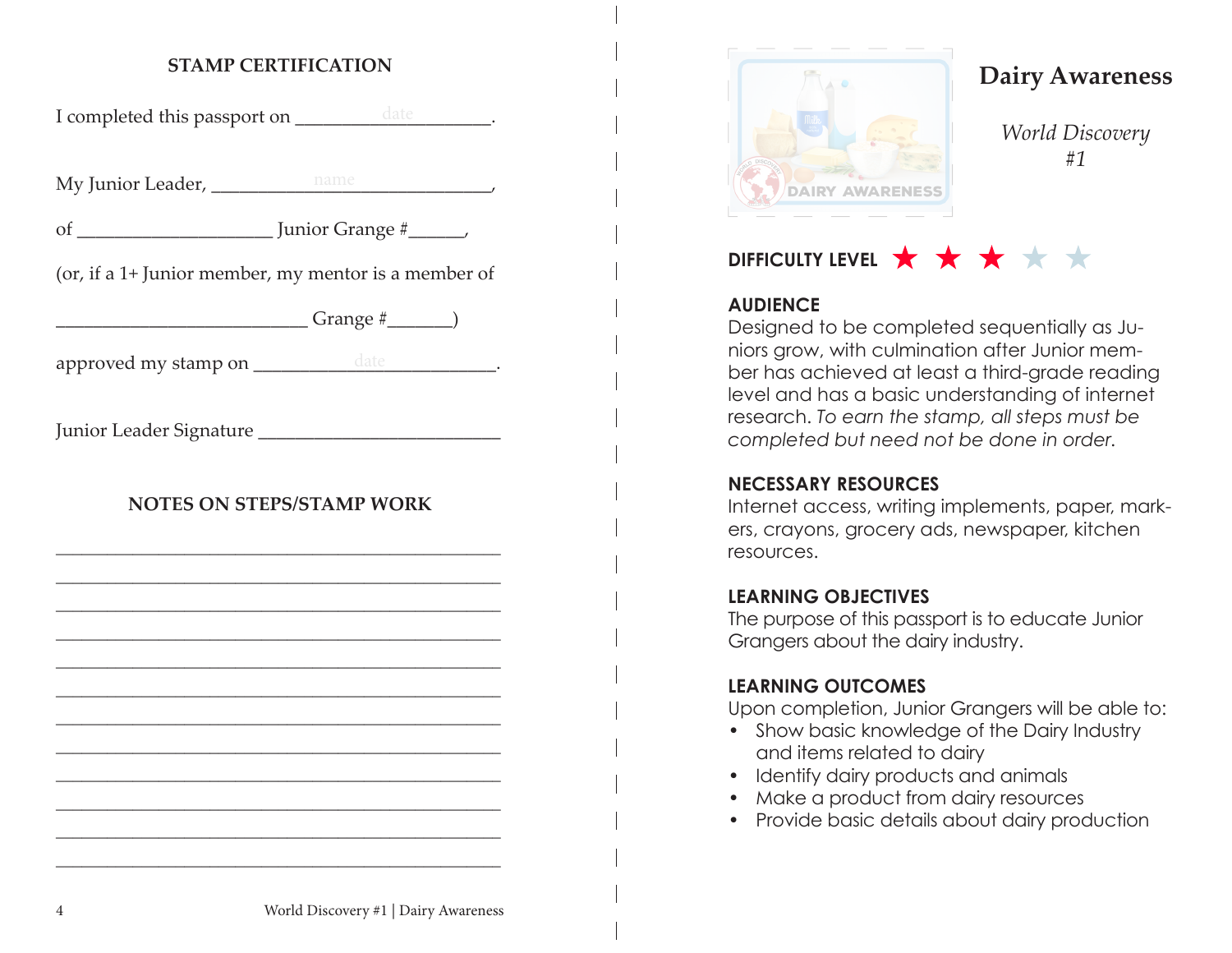# Junior Grange Dairy Awareness



*Associated with World Discovery Passport #1*

*All answers may be found online but we encourage Junior Grange member and their mentors to use the National Ag in the Classroom Curriculum Matrix to learn more about dairy and complete this workshop as well as other requirements for this passport. Junior Grange leaders may encourage their members to read books related to dairy or interacting with any other multimedia lesson offered, which can be found on the matrix when searching the world "dairy."*

| How much does it cost to produce one gallon of milk?                                                                               |
|------------------------------------------------------------------------------------------------------------------------------------|
| How and why is milk pasteurized?                                                                                                   |
|                                                                                                                                    |
| How should milk and dairy products be stored and handled? _______________________                                                  |
|                                                                                                                                    |
|                                                                                                                                    |
| True or False: There are antibiotics in milk.<br>What is the difference between whole and fat-free milk? _________________________ |
| <u> 1989 - Jan Samuel Barbara, martin da shekara ta 1989 - Andrea Samuel Barbara, marka ta 1989 - Andrea Samuel B</u>              |
| How are dairy farmers practicing sustainable agriculture? _______________________                                                  |